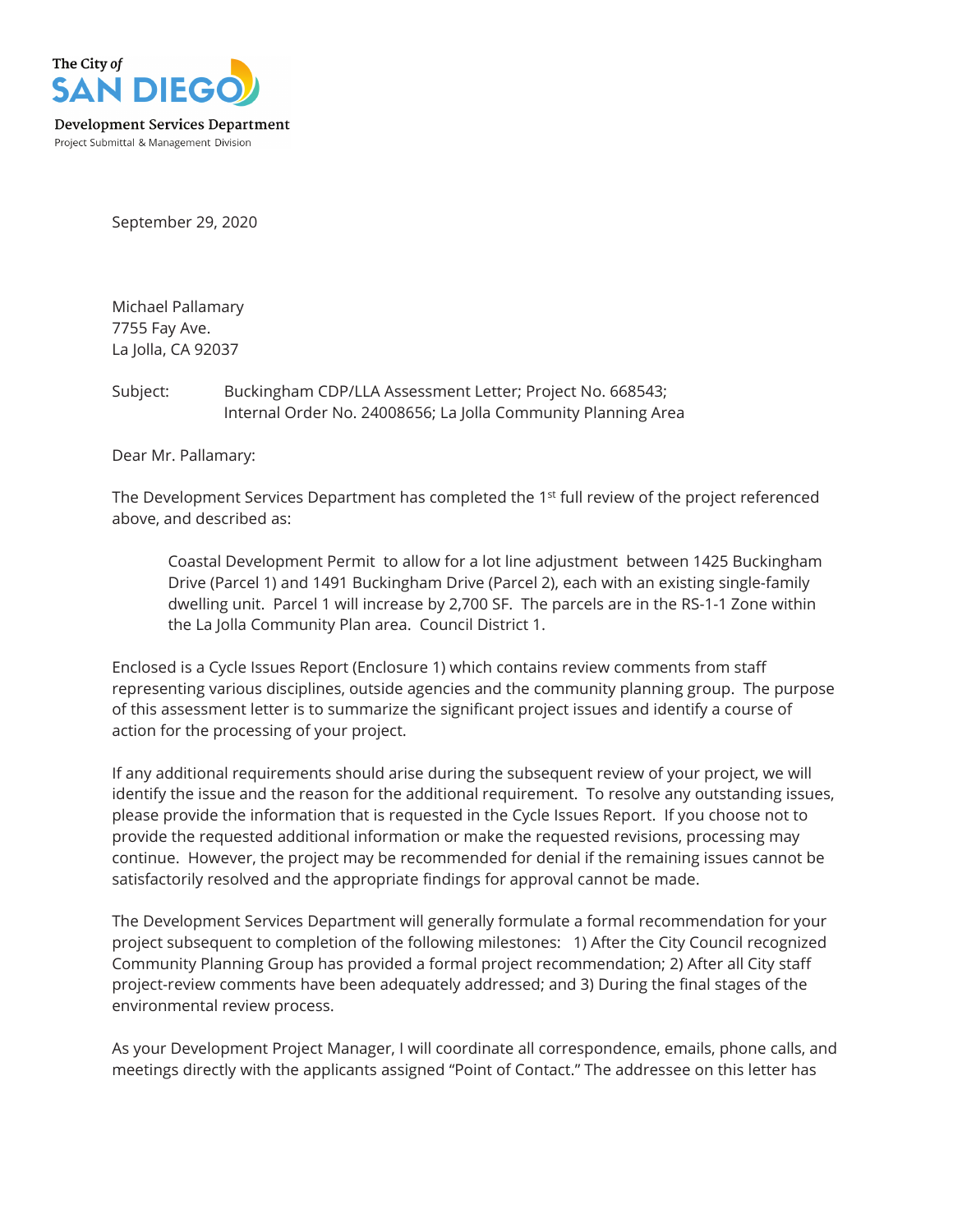Page 2 Michael Pallamary September 29, 2020

been designated as the Point of Contact for your project. Please notify me if you should decide to change your Point of Contact while I am managing this project.

**I. REQUIRED APPROVALS/FINDINGS:** Your project as currently proposed requires the processing of:

Your project as currently proposed requires the processing of a Process 2, Coastal Development Permit (CDP). The decision to approve, conditionally approve, or deny the project will be made by Development Services Department of the City of San Diego.

In order to recommend approval of your project, certain findings must be substantiated in the record. The required findings are provided below:

A Coastal Development Permit may be approved or conditionally approved only if the decision maker makes the following findings:

(a)The proposed coastal development will not encroach upon any existing physical accessway that is legally used by the public or any proposed public accessway identified in a Local Coastal Program land use plan; and the proposed coastal development will enhance and protect public views to and along the ocean and other scenic coastal areas

(b) The proposed coastal development will not adversely affect environmentally sensitive lands (c) The proposed coastal development is in conformity with the certified Local Coastal Program land use plan and complies with all regulations of the certified Implementation Program. (d) For every Coastal Development Permit issued for any coastal development between the nearest public road and the sea or the shoreline of any body of water located within the Coastal Overlay Zone the coastal development is in conformity with the public access and public recreation policies of Chapter 3 of the California Coastal Act

**II.** SIGNIFICANT PROJECT ISSUES: The significant project issues are summarized below. Resolution of these issues could affect your project. Additional explanation is provided in the Cycle Issues Report.

**LDR-Planning** – Planning has provided CAP checklist comments. Please provide an updated CAP Checklist as part of your next submittal.

**LDR-Engineering** – Please submit the current Storm Water Requirements Applicability Checklist (DS-560) as part of your next submittal.

# **V. TIMELINE:**

Upon your review of the attached Cycle Issues Report, you may wish to schedule a meeting with staff and your consultants prior to resubmitting the project. Please telephone me if you wish to schedule a meeting with staff. During the meeting, we will also focus on key milestones that must be met in order to facilitate the review of your proposal and to project a potential timeline for a hearing date. Your next review cycle should take approximately 20 days to complete.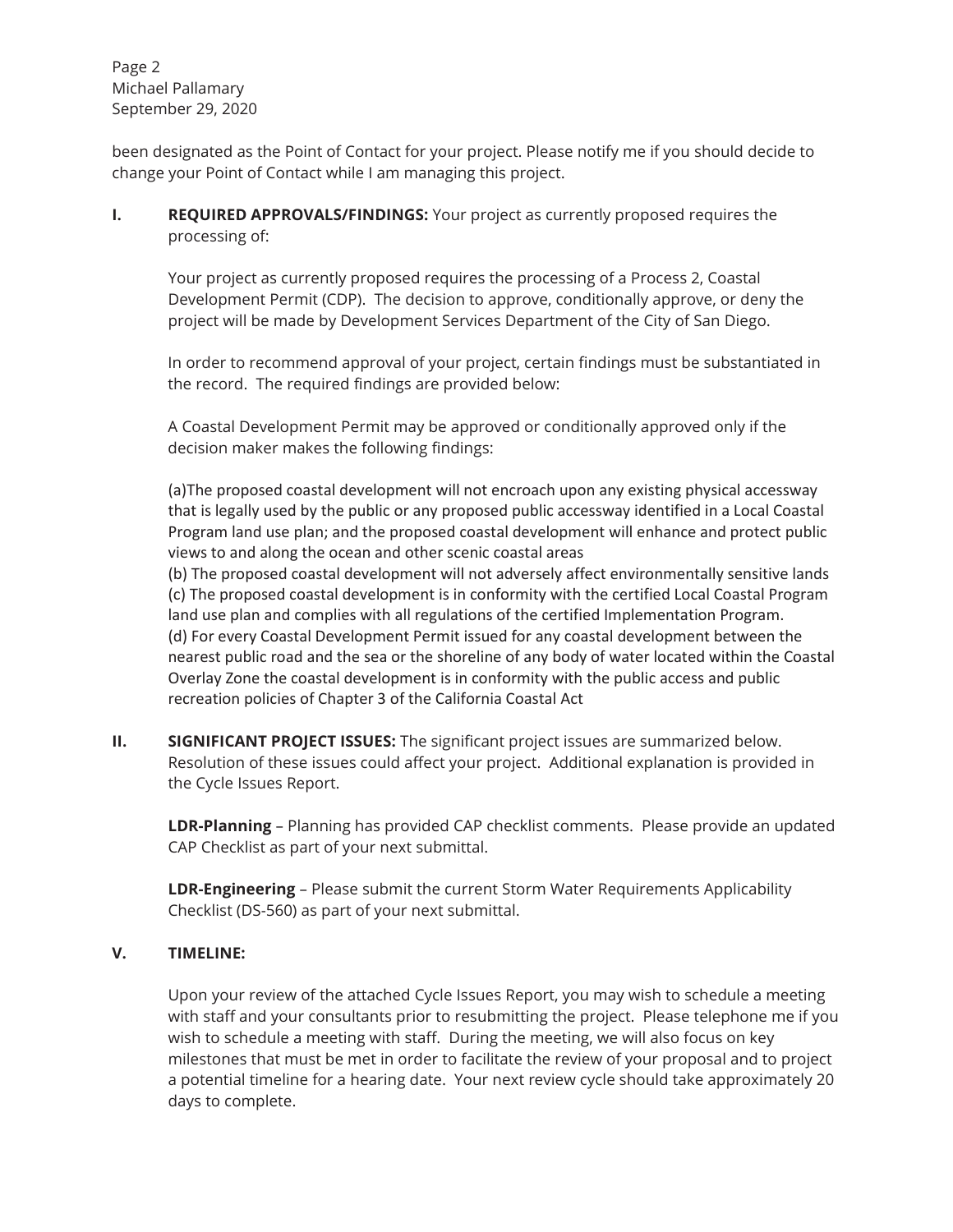Municipal Code Section 126.0114 requires that a development permit application be closed if the applicant fails to submit or resubmit requested materials, information, fees, or deposits within 90 calendar days. Once closed, the application, plans and other data submitted for review may be returned to the applicant or destroyed. To reapply, the applicant shall be required to submit a new development permit application with required submittal materials, and shall be subject to all applicable fees and regulations in effect on the date the new application is deemed complete.

If you wish to continue processing this project, please note that delays in resubmitting projects and/or responding to City staff's inquiries negatively impact this Department's ability to effectively manage workload, which can lead to both higher processing costs and longer timelines for your project.

**VI. RESUBMITTALS/NEXT STEPS:** Resubmittals are done on a walk-in basis; however, due to the current COVID-19 emergency, alternative submittal procedures are in place. Please contact me when you are ready to submit. Please be prepared to provide the following:

A. Plans and Reports: Provide the number of sets of plans and reports as shown on the attached Submittal Requirements Report. The plans should be folded to an approximate 8  $\frac{1}{2}$ x 11 inch size.

B. Response to Cycle Issues Report: Prepare a cover letter that specifically describes how you have addressed each of the issues identified in the Cycle Issues Report and any issues identified in this cover letter, if applicable. Or, you may choose to simply submit the Cycle Issues Report, identifying within the margins how you have addressed the issue. If the issue is addressed on one or more sheets of the plans or the reports, please reference the plan, sheet number, report or page number as appropriate. If it is not feasible to address a particular issue, please indicate the reason. Include a copy of this Assessment Letter, Cycle Issues Report and your response letter if applicable, with each set of plans.

C. Deposit Account:Our most recent records show that there is a balance of \$6,338.77 in the deposit account for your project. However, please be advised that the cost of this review has not been posted to your account, and it may take four to six weeks to post these charges to the account. Statements are mailed to the Financially Responsible Party for this project on a monthly basis. Please be advised that a minimum balance of \$3,000.00 is required in the deposit account prior to scheduling your project for public hearing.

**VII. COMMUNITY PLANNING GROUP:** The proposed project is located within the La Jolla Community Planning Area. The La Jolla Community Planning Group is the officially recognized community group for the area to provide recommendations to the City.

If you have not already done so, please contact Diane Kane, Chairperson of the La Jolla Community Planning Group at (858) 459-9490 or by email at info@lajollacpa.org to schedule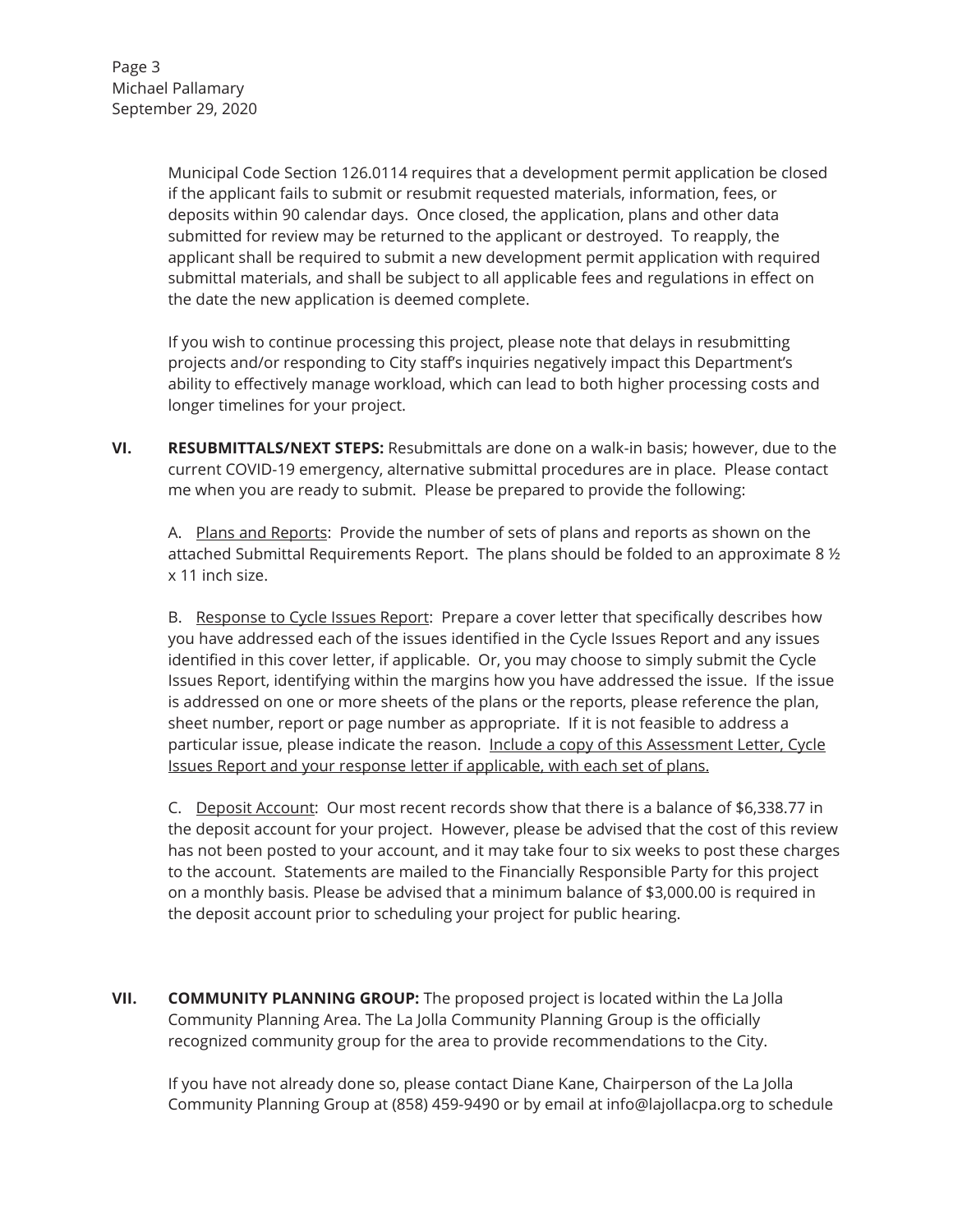Page 4 Michael Pallamary September 29, 2020

> your project for a presentation before the group at their next available meeting. If you have already obtained a recommendation from the group, please submit a copy of the recommendation and/or minutes from the meeting (including the vote count) to me.

Development Services Department (DSD) Information Bulletin #620, "Coordination of Project Management with Community Planning Committees" (available at https://www.sandiego.gov/development-services), provides additional information about the advisory role the Community Planning Groups. Council Policy 600-24 provides guidance to the Community Planning Groups and is available at https://docs.sandiego.gov/councilpolicies/cpd\_600-24.pdf

- **VIII. STAFF REVIEW TEAM:** Should you require clarification about specific comments from the staff reviewing team, please contact me, or feel free to contact the reviewer directly. The names and telephone numbers of each reviewer can be found on the enclosed Cycle Issues Report.
- **IX. PROJECT ISSUE RESOLUTION CONFERENCE:** Project Issue Resolution (PIR) conferences provide customers an opportunity to have issues heard and considered by executive department management. A PIR will be considered if, after the issuance of the third Assessment Letter for discretionary projects, customers and staff have been unable to resolve project issues. The PIR would address issues such as disagreements between the applicant and staff on interpretations of codes or ordinances, requests for additional information or studies, or project-related processing requirements. Any determinations from a PIR are not binding on any City decision-making body, such as City Council, Planning Commission, or Hearing Officer. Qualifying PIR requests should be coordinated with your Development Project Manager.

In conclusion, please note that information forms and bulletins, project submittal requirements, and the Land Development Code may be accessed on line at http://www.sandiego.gov/developmentservices. Many land use plans for the various communities throughout the City of San Diego are now available on line at http://www.sandiego.gov/planning/community/profiles/index.shtml.

**Open DSD:** To view project details online, visit: http://www.sandiego.gov/developmentservices/opendsd/.

For modifications to the project scope, submittal requirements or questions regarding any of the above, please contact me prior to resubmittal. I may be reached by telephone at (619) 446- 5212 or via e-mail at vod@sandiego.gov.

Sincerely,

Denise Vo VoDevelopment Project Manager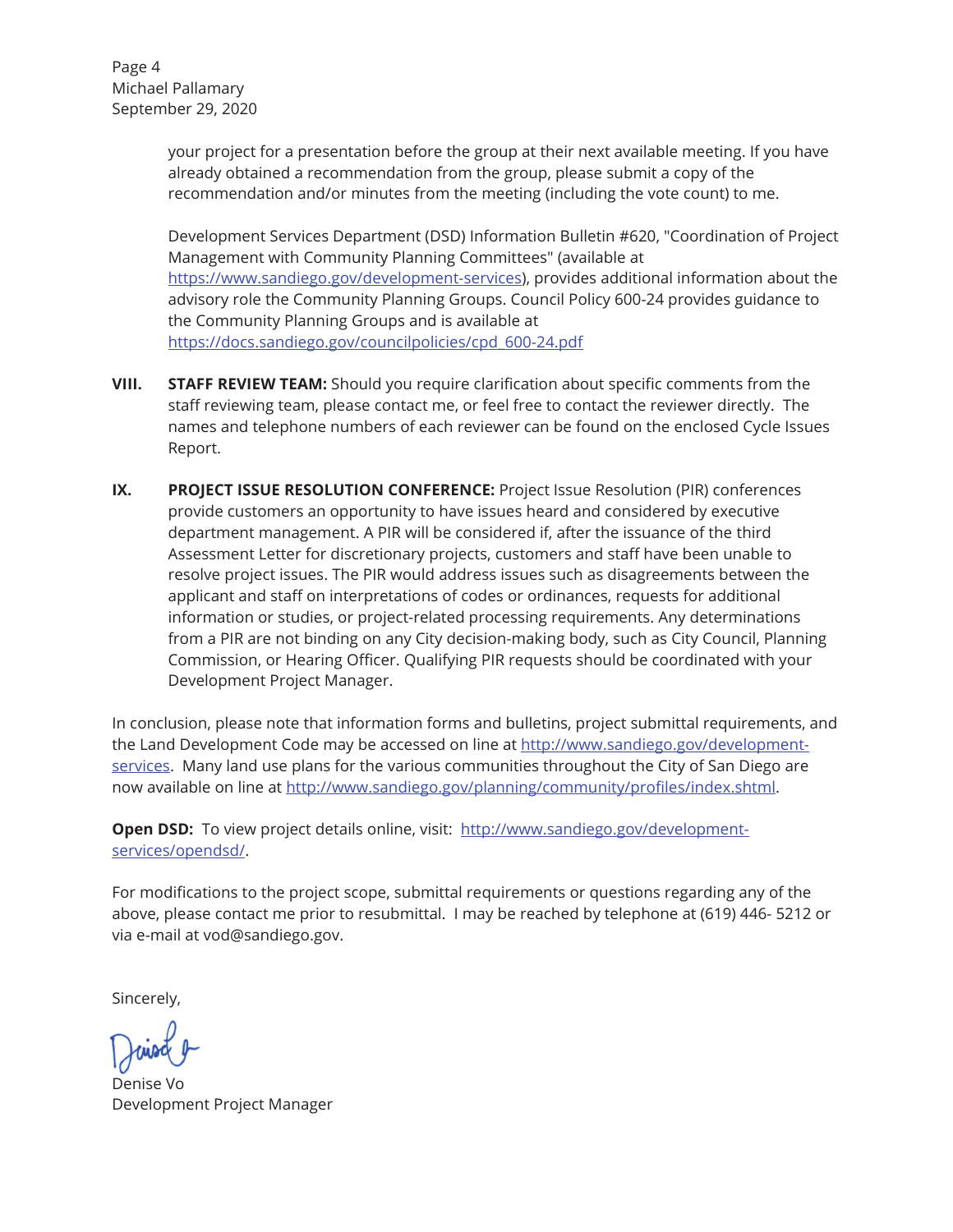Page 5 Michael Pallamary September 29, 2020

# Enclosures:

- 1. Cycle Issues Report
- 2. Submittal Requirements Report

# cc: File

Diane Kane, La Jolla Community Planning Group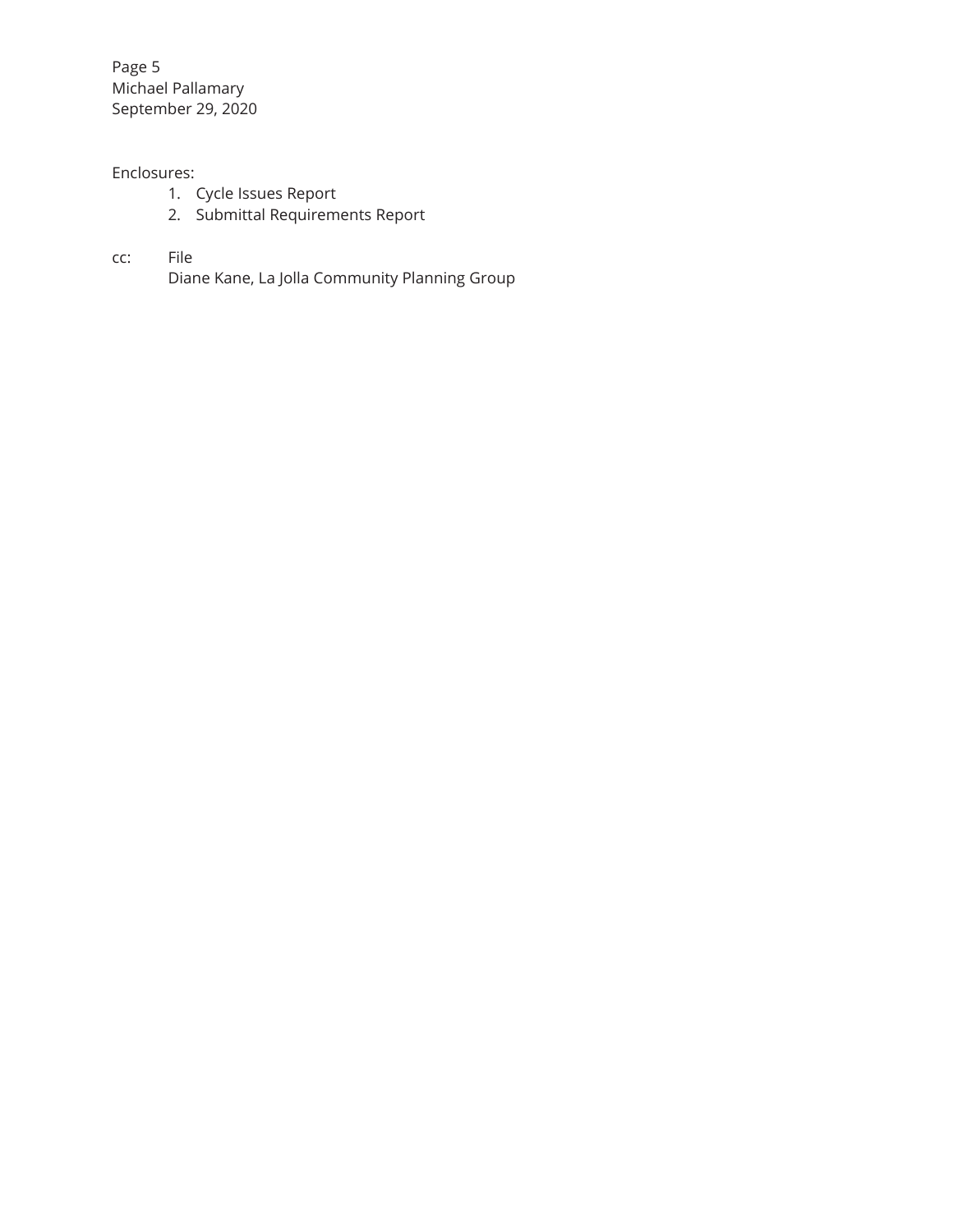

# Cycle Issues and the CITY OF SAN DIEGO BOOST PRIVILLE PAGE 101:30 am THE CITY OF SAN DIEGO Development Services Department

 $L64$ 

| L64A-003A                                 |                                            | 1222 1st Avenue, San Diego, CA 92101-4154 |                  |                               |  |
|-------------------------------------------|--------------------------------------------|-------------------------------------------|------------------|-------------------------------|--|
| <b>Project Information</b>                |                                            |                                           |                  |                               |  |
| Project Nbr: 668543                       | Title: Buckingham CDP/LLA                  |                                           |                  |                               |  |
| Project Mgr: Vo, Denise                   | (619) 446-5212                             |                                           | Vod@sandiego.gov |                               |  |
| <b>Review Information</b>                 |                                            |                                           |                  |                               |  |
|                                           | Cycle Type: 2 Submitted (Multi-Discipline) | <b>Submitted: 08/18/2020</b>              |                  | Deemed Complete on 08/18/2020 |  |
| Reviewing Discipline: LDR-Planning Review |                                            | <b>Cycle Distributed:</b>                 | 08/18/2020       |                               |  |
|                                           |                                            |                                           |                  |                               |  |

| <b>INGAIGMING DISCIDING.</b> Contributing roman |                                                  | <b>Overe Distributed.</b> Considered |                            |                                         |  |
|-------------------------------------------------|--------------------------------------------------|--------------------------------------|----------------------------|-----------------------------------------|--|
|                                                 | Reviewer: Goossens, Kyle                         | <b>Assigned: 08/19/2020</b>          |                            |                                         |  |
|                                                 | (619) 446-5475                                   |                                      | <b>Started: 08/31/2020</b> |                                         |  |
|                                                 | Kgoossens@sandiego.gov                           | <b>Review Due: 09/16/2020</b>        |                            |                                         |  |
| <b>Hours of Review:</b> $200$                   |                                                  |                                      |                            | Completed: 09/10/2020 COMPLETED ON TIME |  |
|                                                 | Next Review Method: Submitted (Multi-Discipline) |                                      | Closed: 09/29/2020         |                                         |  |
|                                                 |                                                  |                                      |                            |                                         |  |

. The review due date was changed to 09/21/2020 from 09/21/2020 per agreement with customer.

. The reviewer has indicated they want to review this project again. Reason chosen by the reviewer: First Review Issues.

. We request a 2nd complete submittal for LDR-Planning Review on this project as: Submitted (Multi-Discipline).

. The reviewer has requested more documents be submitted.

. Your project still has 4 outstanding review issues with LDR-Planning Review (all of which are new).

. Last month LDR-Planning Review performed 91 reviews, 56.0% were on-time, and 42.6% were on projects at less than < 3 complete submittals.

# **P**First Review

| <b>Project Information</b> |              |                         |  |
|----------------------------|--------------|-------------------------|--|
|                            | <b>Issue</b> |                         |  |
|                            |              | Cleared? Num Issue Text |  |

| Cleared?                  | <b>Num</b>   | <b>Issue Text</b>                                                                                                                                                                                                                                                                                                                                                                                                                                                                         |
|---------------------------|--------------|-------------------------------------------------------------------------------------------------------------------------------------------------------------------------------------------------------------------------------------------------------------------------------------------------------------------------------------------------------------------------------------------------------------------------------------------------------------------------------------------|
| $\mathbf{x}$              | 1.           | The proposed project is a Coastal Development Permit for a Lot line adjustment on an existing residential lot.<br>(New Issue)                                                                                                                                                                                                                                                                                                                                                             |
| $\mathbf x$               |              | 2 The project site is located at 1491 Buckingham Dr within the La Jolla Community Plan. The site is zoned<br>RS-1-1 with overlay zones including Coastal Height Limit Overlay Zone and Coastal Overlay Zone<br>(Non-Appealable Area 1). (New Issue)                                                                                                                                                                                                                                       |
| $\mathbf{x}$              |              | 3 The purpose of the residential zones is to provide for areas of residential development at various specified<br>densities throughout the City. The residential zones are intended to accommodate a variety of housing types<br>and to encourage the provision of housing for all citizens of San Diego. It is also intended that the residential<br>zones reflect desired development patterns in existing neighborhoods while accommodating the need for future<br>growth. (New Issue) |
| $\mathbf{x}$              |              | 4 The purpose of the RS zones is to provide appropriate regulations for the development of single dwelling units<br>that accommodate a variety of lot sizes and residential dwelling types and which promote neighborhood quality,<br>character, and livability. It is intended that these zones provide for flexibility in development regulations that<br>allow reasonable use of property while minimizing adverse impacts to adjacent properties. (New Issue)                         |
| Permits                   |              |                                                                                                                                                                                                                                                                                                                                                                                                                                                                                           |
|                           | <b>Issue</b> |                                                                                                                                                                                                                                                                                                                                                                                                                                                                                           |
| Cleared?                  | Num          | <b>Issue Text</b>                                                                                                                                                                                                                                                                                                                                                                                                                                                                         |
| $\mathbf{x}$              | 5            | A decision on an application for a City-issued Coastal Development Permit in the non-appealable area of the<br>Coastal Overlay Zone shall be made in accordance with Process Two. The decision may be appealed to the<br>Planning Commission. (New Issue)                                                                                                                                                                                                                                 |
| $\mathbf x$               |              | 6 An application for a Coastal Development Permit may be approved or conditionally approved only if the<br>decision maker makes all of the that are applicable to the proposed development.                                                                                                                                                                                                                                                                                               |
|                           |              | (1) The proposed coastal development will not encroach upon any existing physical accessway that is legally<br>used by the public or any proposed public accessway identified in a Local Coastal Program land use plan; and<br>the proposed coastal development will enhance and protect public views to and along the ocean and other<br>scenic coastal areas as specified in the Local Coastal Program land use plan;<br>(New Issue)                                                    |
| $\boldsymbol{\mathsf{x}}$ |              | 7 (2) The proposed coastal development will not adversely affect environmentally sensitive lands; and                                                                                                                                                                                                                                                                                                                                                                                     |
|                           |              | (3) The proposed coastal development is in conformity with the certified Local Coastal Program land use plan<br>and complies with all regulations of the certified Implementation Program.                                                                                                                                                                                                                                                                                                |
| $\mathbf x$               |              | Cont'd below (New Issue)<br>8 (4) For every Coastal Development Permit issued for any coastal development between the nearest public road<br>and the sea or the shoreline of any body of water located within the Coastal Overlay Zone the coastal<br>development is in conformity with the public access and public recreation policies of Chapter 3 of the California<br>Coastal Act. (New Issue)                                                                                       |
|                           |              | For questions regarding the 'LDR-Planning Review' review, please call Kyle Goossens at (619) 446-5475. Project Nbr: 668543 / Cycle: 2                                                                                                                                                                                                                                                                                                                                                     |

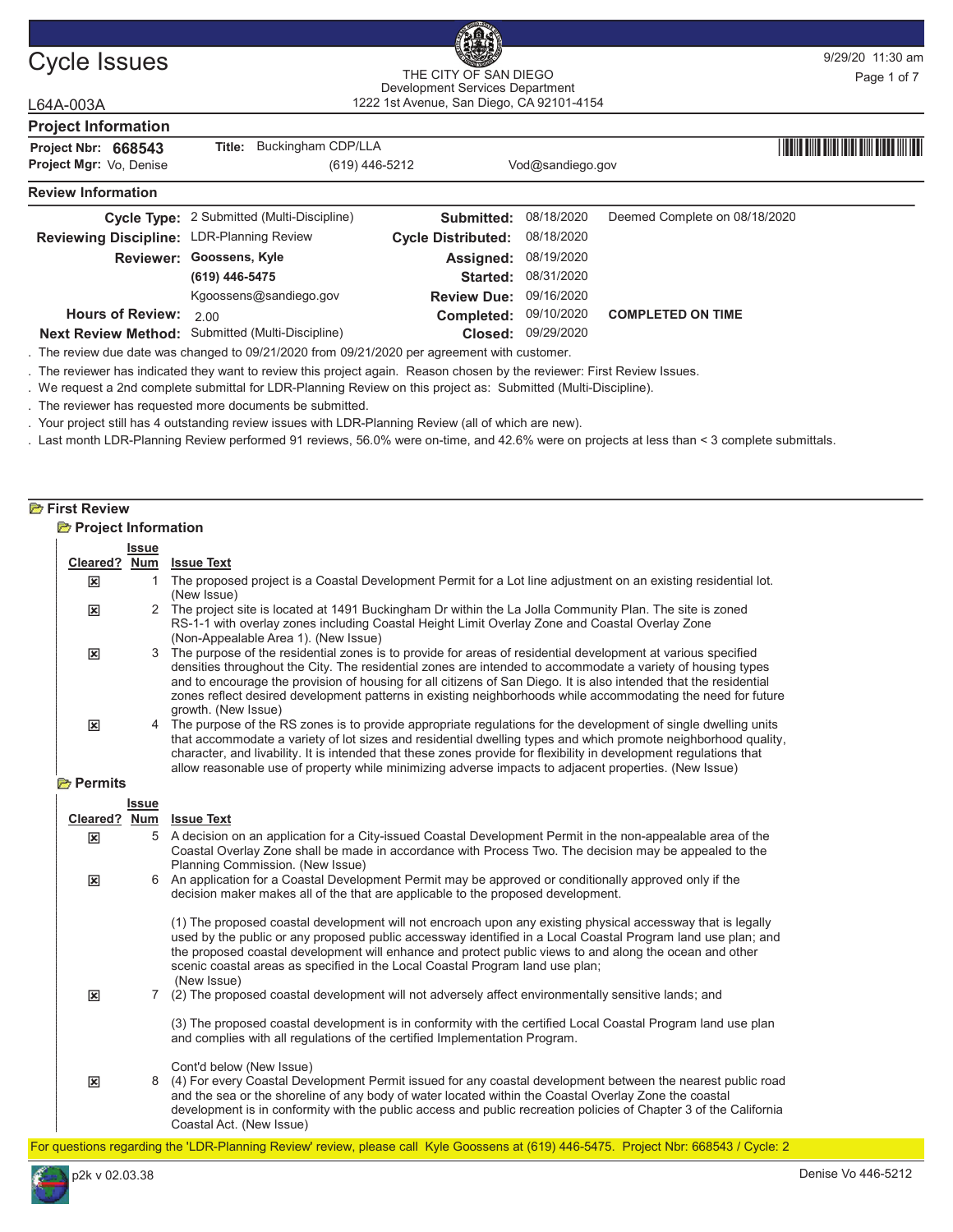# Cycle Issues and the City of San Diego Cycle 19/29/20 11:30 am 1222 1st Avenue, San Diego, CA 92101-4154 THE CITY OF SAN DIEGO Development Services Department Page 2 of 7

# L64A-003A

|                         | Issue           |                                                                                                                                                                                                                                           |
|-------------------------|-----------------|-------------------------------------------------------------------------------------------------------------------------------------------------------------------------------------------------------------------------------------------|
| Cleared? Num            |                 | <b>Issue Text</b>                                                                                                                                                                                                                         |
|                         | 9               | Provide Draft Findings at resubmittal. (New Issue)                                                                                                                                                                                        |
| <b>B</b> Community Plan |                 |                                                                                                                                                                                                                                           |
|                         | <b>Issue</b>    |                                                                                                                                                                                                                                           |
| Cleared? Num            |                 | <b>Issue Text</b>                                                                                                                                                                                                                         |
| ⊠                       | 10              | The La Jolla Community Plan identifies the land use as Very Low Residential (0-5 du/ac). The proposed lot line<br>adjustment does not alter the density as the site is zoned RS-1-1, where only one dwelling unit is permitted.           |
| ⊠                       | 11              | -Information Only- (New Issue)<br>The proposed lot line adjustment will not alter any existing structures nor does it propose any changes to<br>existing structure height. The proposed LLA will not adversely affect the community plan. |
| П                       | 12 <sup>°</sup> | -Information Only- (New Issue)<br>Present this project to the La Jolla Community Planning Group. Provide comments, concerns, and/or<br>recommendations upon resubmittal. (New Issue)                                                      |
| <b>B</b> CAP Checklist  |                 |                                                                                                                                                                                                                                           |
|                         | <b>Issue</b>    |                                                                                                                                                                                                                                           |
| Cleared? Num            |                 | <b>Issue Text</b>                                                                                                                                                                                                                         |
| □                       | 13              | Indicate on Project Information #3 that the site is not located within a Transit Priority Area. (New Issue)                                                                                                                               |
| □                       |                 | 14 Provide a narrative in Step 1 explaining how the proposed project is consistent with the land use. (New Issue)                                                                                                                         |

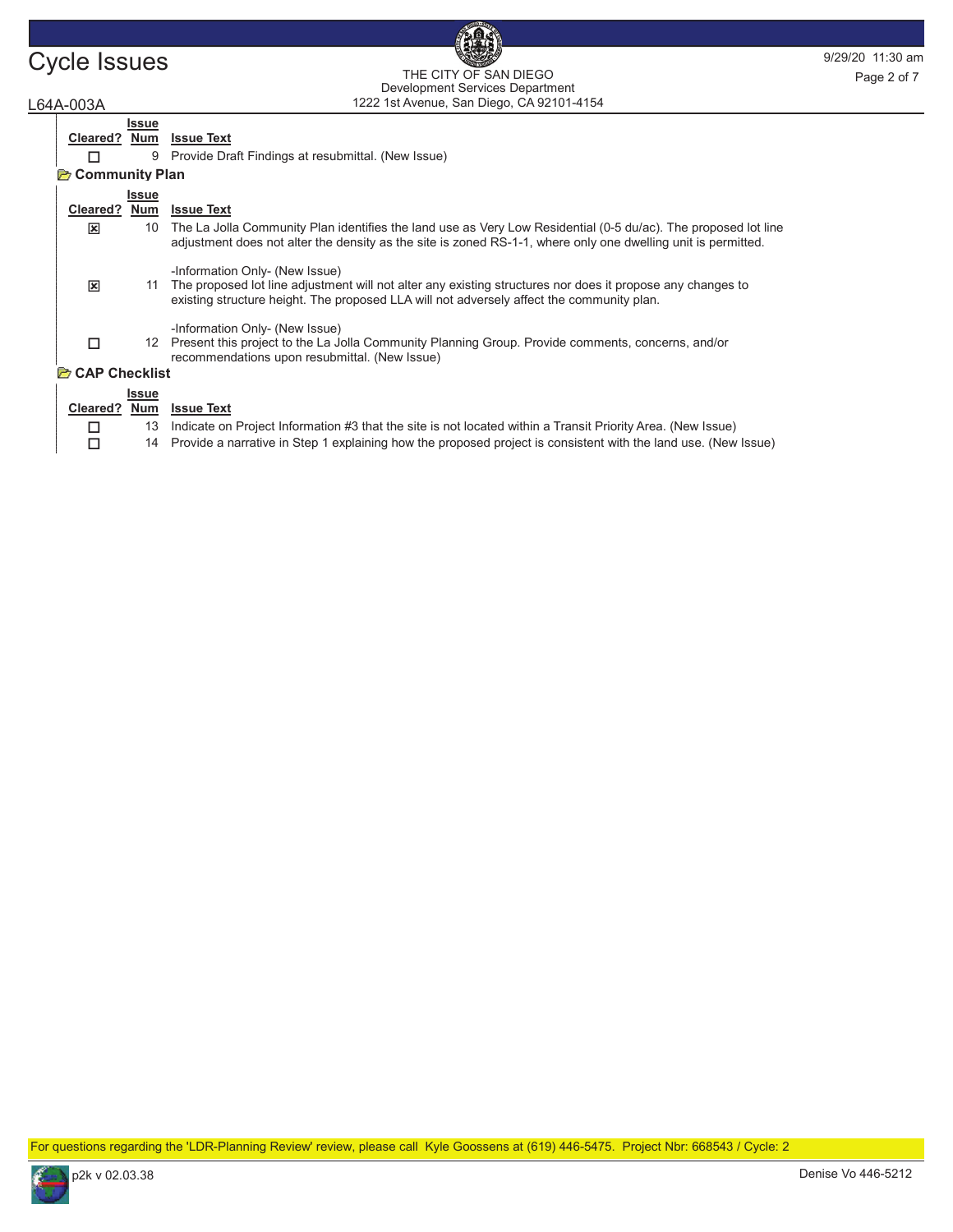#### Cycle Issues and the city of samples of the control of the state of the state of the state of the state of the state of the state of the state of the state of the state of the state of the state of the state of the state o 1222 1st Avenue, San Diego, CA 92101-4154 THE CITY OF SAN DIEGO THE CITY OF SAN DIEGO<br>Development Services Department<br>
Page 3 of 7

| L64A-003A                               | 1222 1st Avenue, San Diego, CA 92101-4154         |                           |            |                               |  |  |  |
|-----------------------------------------|---------------------------------------------------|---------------------------|------------|-------------------------------|--|--|--|
| <b>Review Information</b>               |                                                   |                           |            |                               |  |  |  |
|                                         | <b>Cycle Type:</b> 2 Submitted (Multi-Discipline) | Submitted:                | 08/18/2020 | Deemed Complete on 08/18/2020 |  |  |  |
| Reviewing Discipline: LDR-Environmental |                                                   | <b>Cycle Distributed:</b> | 08/18/2020 |                               |  |  |  |
|                                         | Reviewer: Szymanski, Jeffrey                      | Assigned:                 | 08/19/2020 |                               |  |  |  |
|                                         | (619) 446-5324                                    | Started:                  | 09/21/2020 |                               |  |  |  |
|                                         | Jszymanski@sandiego.gov                           | <b>Review Due:</b>        | 09/21/2020 |                               |  |  |  |
| <b>Hours of Review:</b>                 | 1.00                                              | Completed:                | 09/21/2020 | <b>COMPLETED ON TIME</b>      |  |  |  |
|                                         | Next Review Method: Submitted (Multi-Discipline)  | Closed:                   | 09/29/2020 |                               |  |  |  |

. The reviewer has indicated they want to review this project again. Reason chosen by the reviewer: First Review Issues.

. We request a 2nd complete submittal for LDR-Environmental on this project as: Submitted (Multi-Discipline).

. The reviewer has requested more documents be submitted.

. Your project still has 3 outstanding review issues with LDR-Environmental (all of which are new).

. Last month LDR-Environmental performed 90 reviews, 66.7% were on-time, and 39.0% were on projects at less than < 3 complete submittals.

| <b>P</b> EAS 9/21/2020 |              |                                                                                                                                                                                                                                                                                                                                                                                            |
|------------------------|--------------|--------------------------------------------------------------------------------------------------------------------------------------------------------------------------------------------------------------------------------------------------------------------------------------------------------------------------------------------------------------------------------------------|
|                        | <b>Issue</b> |                                                                                                                                                                                                                                                                                                                                                                                            |
| Cleared?               | Num          | <b>Issue Text</b>                                                                                                                                                                                                                                                                                                                                                                          |
| □                      |              | 1 The Environmental Analysis Section (EAS) has reviewed the referenced project and has determined that<br>revisions to the CAP checklist will be required. Until the revisions have been addressed, the CEQA<br>determination can not be made and the environmental processing time line will be held in abeyance and the<br>project will be placed in Extended Initial Study. (New Issue) |
| <b>P</b> CAP Checklist |              |                                                                                                                                                                                                                                                                                                                                                                                            |
|                        | <b>Issue</b> |                                                                                                                                                                                                                                                                                                                                                                                            |
| Cleared?               | <b>Num</b>   | <b>Issue Text</b>                                                                                                                                                                                                                                                                                                                                                                          |
| п                      |              | 2 Please provide a written response in the text box for Step 1. In addition, address comments from LDR<br>Planning. (New Issue)                                                                                                                                                                                                                                                            |
| <b>B</b> Summary       |              |                                                                                                                                                                                                                                                                                                                                                                                            |
|                        | <b>Issue</b> |                                                                                                                                                                                                                                                                                                                                                                                            |
| Cleared?               | Num          | <b>Issue Text</b>                                                                                                                                                                                                                                                                                                                                                                          |
| □                      |              | 3 Before the CEQA determination can be made all issues need to be addressed, including issues raised by the<br>other review disciplines. (New Issue)                                                                                                                                                                                                                                       |

For questions regarding the 'LDR-Environmental' review, please call Jeffrey Szymanski at (619) 446-5324. Project Nbr: 668543 / Cycle: 2

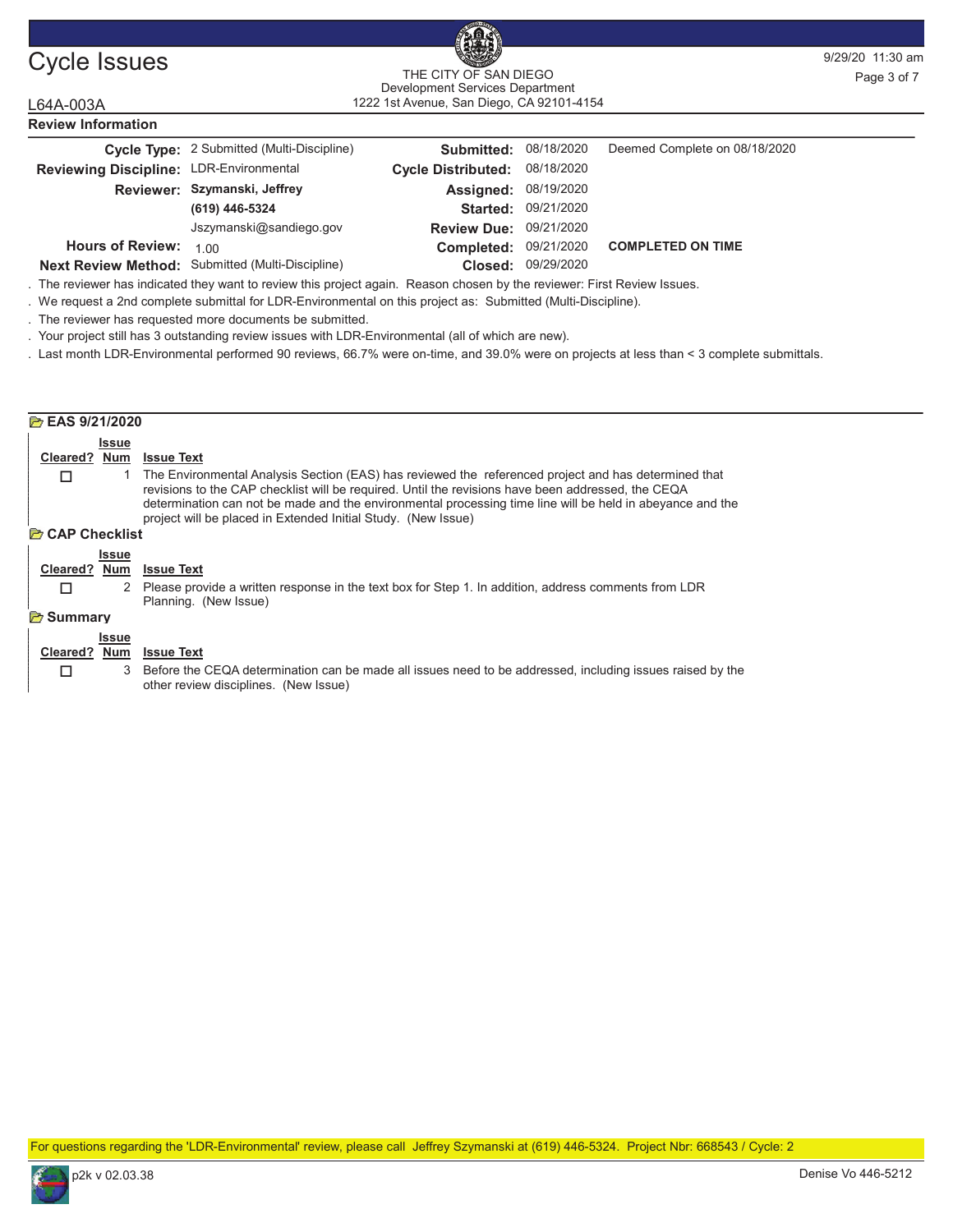

#### Cycle Issues and the CITY OF SAN DIEGO BOOST PRIVILLE PAGE 4 of 7 1222 1st Avenue, San Diego, CA 92101-4154 THE CITY OF SAN DIEGO Development Services Department

# L64A-003A Review Information Cycle Type: 2 Submitted (Multi-Discipline) **Submitted:** 08/18/2020 Deemed Complete on 08/18/2020

| Reviewing Discipline: LDR-Engineering Review |                                                         | Cycle Distributed: 08/18/2020 |                            |                          |
|----------------------------------------------|---------------------------------------------------------|-------------------------------|----------------------------|--------------------------|
|                                              | Reviewer: Florezabihi, Hoss                             | <b>Assigned: 08/26/2020</b>   |                            |                          |
|                                              | (619) 446-5348                                          |                               | <b>Started: 09/15/2020</b> |                          |
|                                              | florezabihih@sandiego.gov                               | <b>Review Due: 09/16/2020</b> |                            |                          |
| Hours of Review: $2.50$                      |                                                         | <b>Completed: 09/16/2020</b>  |                            | <b>COMPLETED ON TIME</b> |
|                                              | <b>Next Review Method:</b> Submitted (Multi-Discipline) |                               | Closed: 09/29/2020         |                          |

. The review due date was changed to 09/21/2020 from 09/21/2020 per agreement with customer.

. The reviewer has indicated they want to review this project again. Reason chosen by the reviewer: First Review Issues.

. We request a 2nd complete submittal for LDR-Engineering Review on this project as: Submitted (Multi-Discipline).

. The reviewer has requested more documents be submitted.

. Your project still has 5 outstanding review issues with LDR-Engineering Review (all of which are new).

. Last month LDR-Engineering Review performed 78 reviews, 84.6% were on-time, and 37.1% were on projects at less than < 3 complete submittals.

#### **2** 1st Review - 09/15/20 Issue Cleared? Num Issue Text 1 The Engineering Review Section has reviewed the subject development and have the following comments that need to be addressed . (New Issue)  $\Box$ 2 The San Diego Water Board adopted Order No. R9-2013-0001, NPDES No. CAS0109266, National Pollutant Discharge Elimination System (NPDES) Permit and Waste Discharge Requirements for Discharges from the Municipal Separate Storm Sewer Systems (MS4s) Draining the Watersheds within the San Diego Region. This project will be required to adhere to the City of San Diego Storm Water Standards in effect at the time of approval of ministerial permit. The current Storm Water Development Regulations became effective on February 16, 2016 and this project will be subject to those regulations. (New Issue)  $\Box$ 3 The applicant did not submit the current Storm Water Requirements Applicability Checklist (DS-560). (New Issue)  $\Box$ □ 4 This is a mapping action and per current DS-560 it is exempt from storm water requirement. (New Issue) 5 Is there an recorded Encroachment Maintenance and Removal Agreement (EMRA) in place for southwest  $\Box$

corner of the site ? If so please provide a copy for review , otherwise project will be conditioned for one unless the property owner prefer to remove private improvements. . (New Issue)

For questions regarding the 'LDR-Engineering Review' review, please call Hoss Florezabihi at (619) 446-5348. Project Nbr: 668543 / Cycle: 2

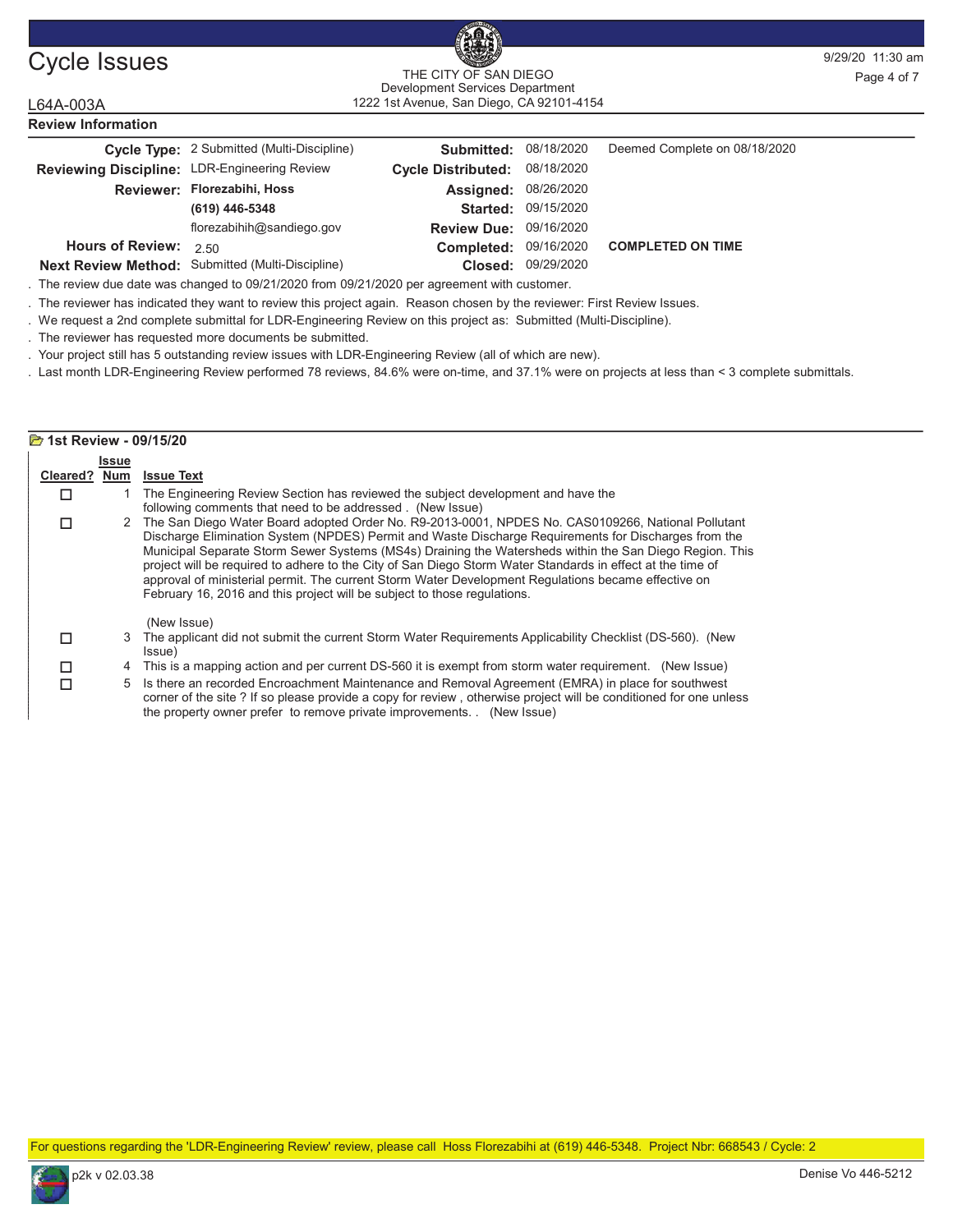

#### Cycle Issues and the CITY OF SAN DIEGO BOOST PRIVILLE PAGE 5 OF 7 AND THE CITY OF SAN DIEGO 1222 1st Avenue, San Diego, CA 92101-4154 THE CITY OF SAN DIEGO Development Services Department

# L64A-003A

Review Information

|                                     | Cycle Type: 2 Submitted (Multi-Discipline)       | <b>Submitted: 08/18/2020</b>  |                    | Deemed Complete on 08/18/2020 |
|-------------------------------------|--------------------------------------------------|-------------------------------|--------------------|-------------------------------|
| Reviewing Discipline: LDR-Map Check |                                                  | Cycle Distributed: 08/18/2020 |                    |                               |
|                                     | Reviewer: Najeeb, Anna                           | <b>Assigned: 08/19/2020</b>   |                    |                               |
|                                     | (619) 446-5308                                   | Started:                      | 09/16/2020         |                               |
|                                     | ANajeeb@sandiego.gov                             | <b>Review Due: 09/16/2020</b> |                    |                               |
| <b>Hours of Review:</b>             | 6.00                                             | Completed: 09/16/2020         |                    | <b>COMPLETED ON TIME</b>      |
|                                     | Next Review Method: Submitted (Multi-Discipline) |                               | Closed: 09/29/2020 |                               |

Next Review Method: Submitted (Multi-Discipline)

. The review due date was changed to 09/21/2020 from 09/21/2020 per agreement with customer.

. The reviewer has indicated they want to review this project again. Reason chosen by the reviewer: New Document Required.

. We request a 2nd complete submittal for LDR-Map Check on this project as: Submitted (Multi-Discipline).

. The reviewer has requested more documents be submitted.

. Your project still has 8 outstanding review issues with LDR-Map Check (all of which are new).

. Last month LDR-Map Check performed 127 reviews, 77.2% were on-time, and 62.1% were on projects at less than < 3 complete submittals.

#### **23** 1st review 9-16-20. Issue Cleared? Num Issue Text 1 Please show any existing survey monuments on the LLA exhibit. (New Issue) □ 2 Provide a vicinity map indicating the location of the project. (New Issue) 3 Show and label all property lines, including bearings and distances. Suggest to use record data, otherwise add Basis of Bearings statement and include record VS measured information. (New Issue)  $\Box$  $\Box$  4 Add a note if there is any proposed easements otherwise state none. (New Issue) 5 Add to exhibit: PTS: 668543 LC: 240-1689 CCs83: 1880-6249 (New Issue)  $\Box$ □ 6 Please add Lot/ Map # for the adjacent properties. (New Issue)<br>□ 7 Please note, conditions will be forthcoming with next review cyc □ 7 Please note, conditions will be forthcoming with next review cycle. (New Issue) [Recommended]<br>□ 8 Please see more comments on redlined exhibit copy. (New Issue) [Recommended] 8 Please see more comments on redlined exhibit copy. (New Issue) [Recommended]

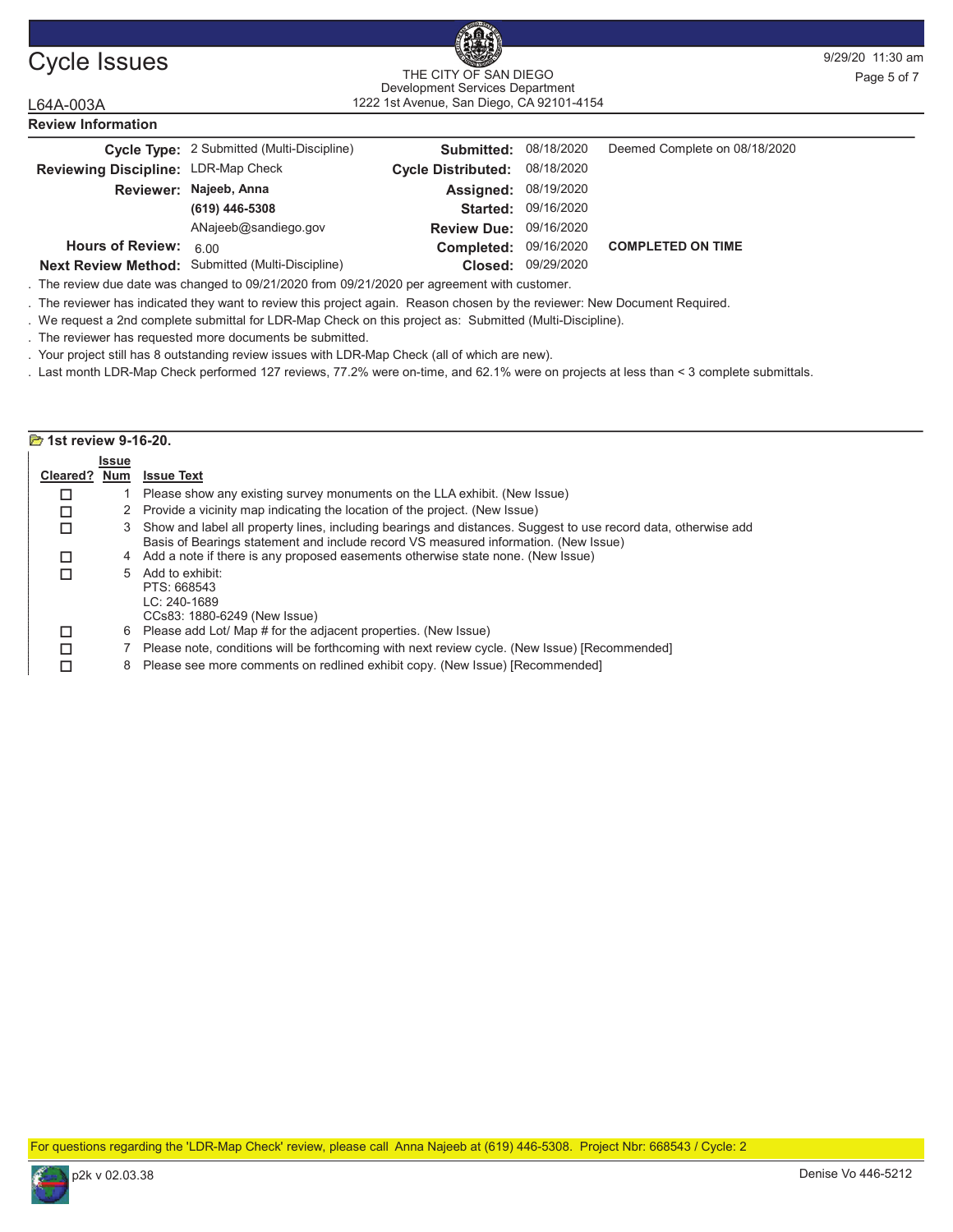

#### Cycle Issues and the CITY OF SAN DIEGO BEEN SANDY THE CITY OF SAN DIEGO BEEN SANDY Page 6 of 7 1222 1st Avenue, San Diego, CA 92101-4154 THE CITY OF SAN DIEGO Development Services Department

## L64A-003A Review Information

|                                       | Cycle Type: 2 Submitted (Multi-Discipline)     | <b>Submitted:</b>           | 08/18/2020 | Deemed Complete on 08/18/2020 |
|---------------------------------------|------------------------------------------------|-----------------------------|------------|-------------------------------|
|                                       | Reviewing Discipline: Community Planning Group | <b>Cycle Distributed:</b>   | 08/18/2020 |                               |
| Reviewer: Vo, Denise                  |                                                | <b>Assigned: 09/22/2020</b> |            |                               |
|                                       | (619) 446-5212                                 | Started:                    | 09/28/2020 |                               |
|                                       | Vod@sandiego.gov                               | <b>Review Due:</b>          | 09/16/2020 |                               |
| <b>Hours of Review:</b>               | 0.50                                           | Completed:                  | 09/28/2020 | <b>COMPLETED LATE</b>         |
| <b>Next Review Method: Conditions</b> |                                                | Closed:                     | 09/29/2020 |                               |

. The review due date was changed to 09/21/2020 from 09/21/2020 per agreement with customer.

. We request a 2nd complete submittal for Community Planning Group on this project as: Conditions.

. The reviewer has requested more documents be submitted.

. Last month Community Planning Group performed 61 reviews, 44.3% were on-time, and 37.7% were on projects at less than < 3 complete submittals.

#### **P**LA JOLLA **Issue** Cleared? Num Issue Text 1 The proposed project is located within the La Jolla Community Planning Area. The La Jolla Community Planning Group is the officially recognized community group for the area to provide recommendations to the City. (New Issue) : 2 If you have not already done so, please contact Diane Kane, Chairperson of the La Jolla Community Planning Group at (858) 459-9490 or by email at info@lajollacpa.org to schedule your project for a presentation before the group at their next available meeting. If you have already obtained a recommendation from the group, please submit a copy of the recommendation and/or minutes from the meeting which includes the vote count to Denise Vo. (New Issue) : 3 Development Services Department (DSD) Information Bulletin #620, "Coordination of Project Management with Community Planning Committees" (available at https://www.sandiego.gov/development-services), provides additional information about the advisory role of the Community Planning Groups. Council Policy 600-24 provides guidance to the Community Planning Groups and is available at https://docs.sandiego.gov/councilpolicies/cpd\_600-24.pdf (New Issue) :

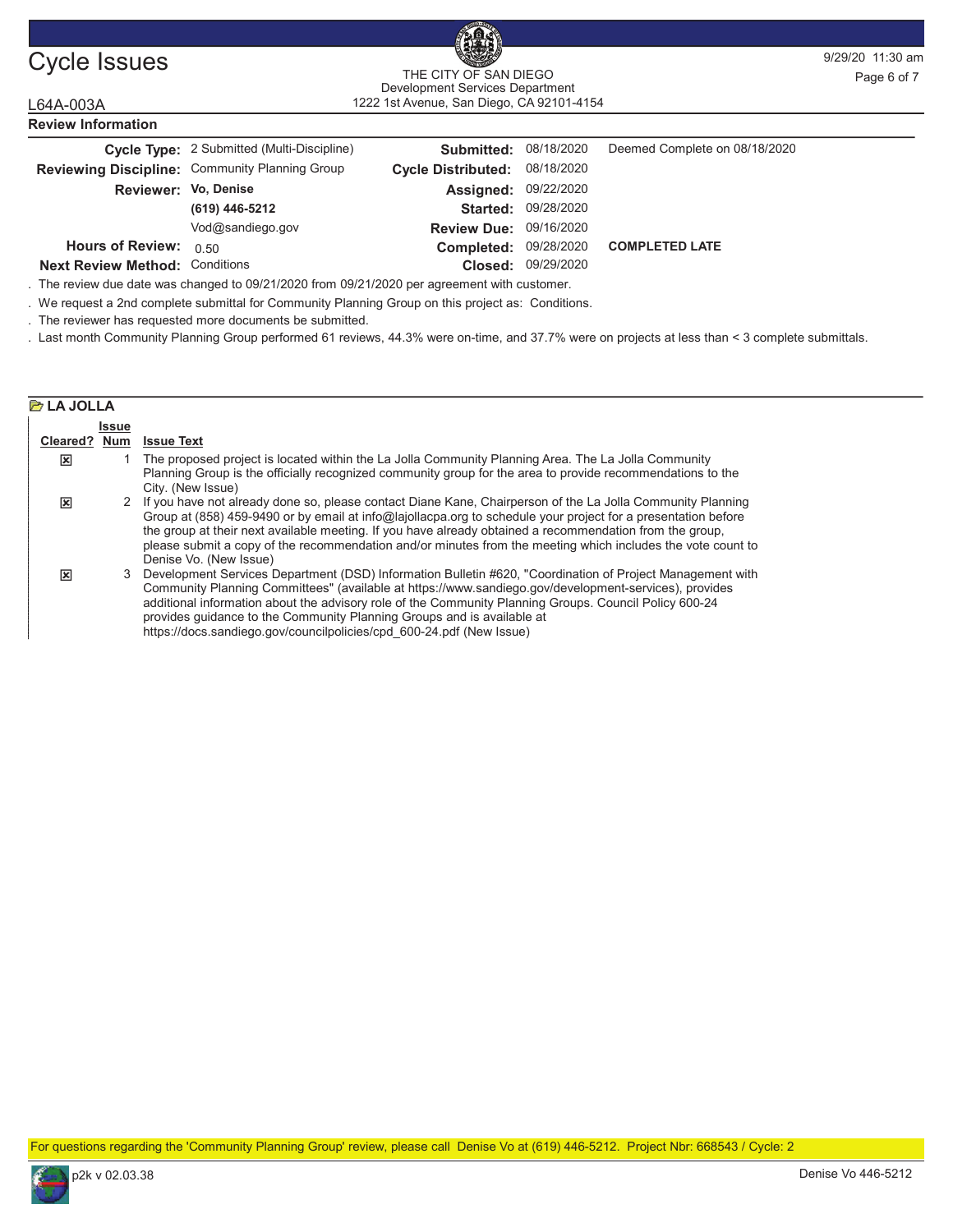

## Cycle Issues and the CITY OF SAN DIEGO BOOST PRIVILLE PAGE 7 OF 7 AND THE CITY OF SAN DIEGO 1222 1st Avenue, San Diego, CA 92101-4154 THE CITY OF SAN DIEGO Development Services Department

# L64A-003A Review Information

|                                             | Cycle Type: 2 Submitted (Multi-Discipline)       | <b>Submitted: 08/18/2020</b>  |                            | Deemed Complete on 08/18/2020 |
|---------------------------------------------|--------------------------------------------------|-------------------------------|----------------------------|-------------------------------|
| <b>Reviewing Discipline: BDR-Structural</b> |                                                  | Cycle Distributed: 08/18/2020 |                            |                               |
|                                             | Reviewer: Searls, Shaun                          | <b>Assigned: 09/17/2020</b>   |                            |                               |
|                                             | (619) 685-1345                                   |                               | <b>Started: 09/18/2020</b> |                               |
|                                             | SSearls@sandiego.gov                             | <b>Review Due: 09/16/2020</b> |                            |                               |
| Hours of Review: $2.00$                     |                                                  | Completed: 09/22/2020         |                            | <b>COMPLETED LATE</b>         |
|                                             | Next Review Method: Submitted (Multi-Discipline) |                               | Closed: 09/29/2020         |                               |

. The review due date was changed to 09/21/2020 from 09/21/2020 per agreement with customer.

. The reviewer has indicated they want to review this project again. Reason chosen by the reviewer: First Review Issues.

. We request a 2nd complete submittal for BDR-Structural on this project as: Submitted (Multi-Discipline).

. The reviewer has requested more documents be submitted.

. Your project still has 12 outstanding review issues with BDR-Structural (all of which are new).

. Last month BDR-Structural performed 1354 reviews, 59.5% were on-time, and 76.2% were on projects at less than < 3 complete submittals.

#### **B** Comments for Applicant Issue Cleared? Num Issue Text  $\Box$  1 The issues in this section are for information only and do not require a customer response. (New Issue) □ 2 At this time all paper documents not approved are recycled, not returned. (New Issue) 3 Due to the City of San Diego DSD office closure, structural recheck of plans will be performed by submitted plan review. Currently the city is processing resubmittal package at the 1st floor. Please visit the website sandiego.gov/DSD for the most up-to-date information about the Development Services Department hours of operation and submittal procedures. (New Issue)  $\Box$ 4 Plans require corrections as listed on the plan review Issue Report before a building permit can be issued. To facilitate rechecking, please provide a response for each issue and identify the sheet number of the plans upon which the issue has been addressed. Return a copy of the Issue Report with associated responses, and two sets of corrected plans. (New Issue) □ 5 To facilitate rechecking, please provide an itemized written response to the issues noted. The written response should clearly, concisely and comprehensively address the issues raised and indicate the location of proposed solutions. (New Issue)  $\Box$ 6 All sheets of drawings must be signed by a registered civil engineer or a licensed architect certified by the State of California. The civil engineer must stamp the above and note date signed; architects must note license number and renewal date. (Appendix Chapter 1, Sec. 106.1, 106.3.4). (New Issue)  $\Box$ **P** Comments Issue

| Cleared? Num |    | <b>Issue Text</b>                                                                                                                                                                                                       |
|--------------|----|-------------------------------------------------------------------------------------------------------------------------------------------------------------------------------------------------------------------------|
|              |    | Provide a brief narrative on the cover or title sheet describing scope of work to be performed under permit<br>application submitted. Clearly label scope of work on cover sheet to show :"Scope of Work: " (New Issue) |
| П            |    | 8 Provide on the cover sheet a descriptive sheet index showing sheet number and title of all the plan sheets<br>included in the construction set associated with the proposed project. (New Issue)                      |
| П            |    | 9 Specify on plans the type of construction of each existing building on the plans based upon the 2019 CBC.<br>(New Issue)                                                                                              |
| п            |    | 10 Specify on plans if each existing building on the plans is fire sprinklered or Non-fire sprinklered. (New Issue)                                                                                                     |
|              | 11 | Update the prosed site plan to show dimensions of the Fire Separation distances between the proposed                                                                                                                    |

property line and Each adjacent structure. (New Issue)

# **P** Notes to Plan checker

| <b>Issue</b> |                                                                                         |
|--------------|-----------------------------------------------------------------------------------------|
|              | Cleared? Num Issue Text                                                                 |
|              | 12 This item is for the DSD Staff ONLY: issuance checklist, attributes, etc (New Issue) |